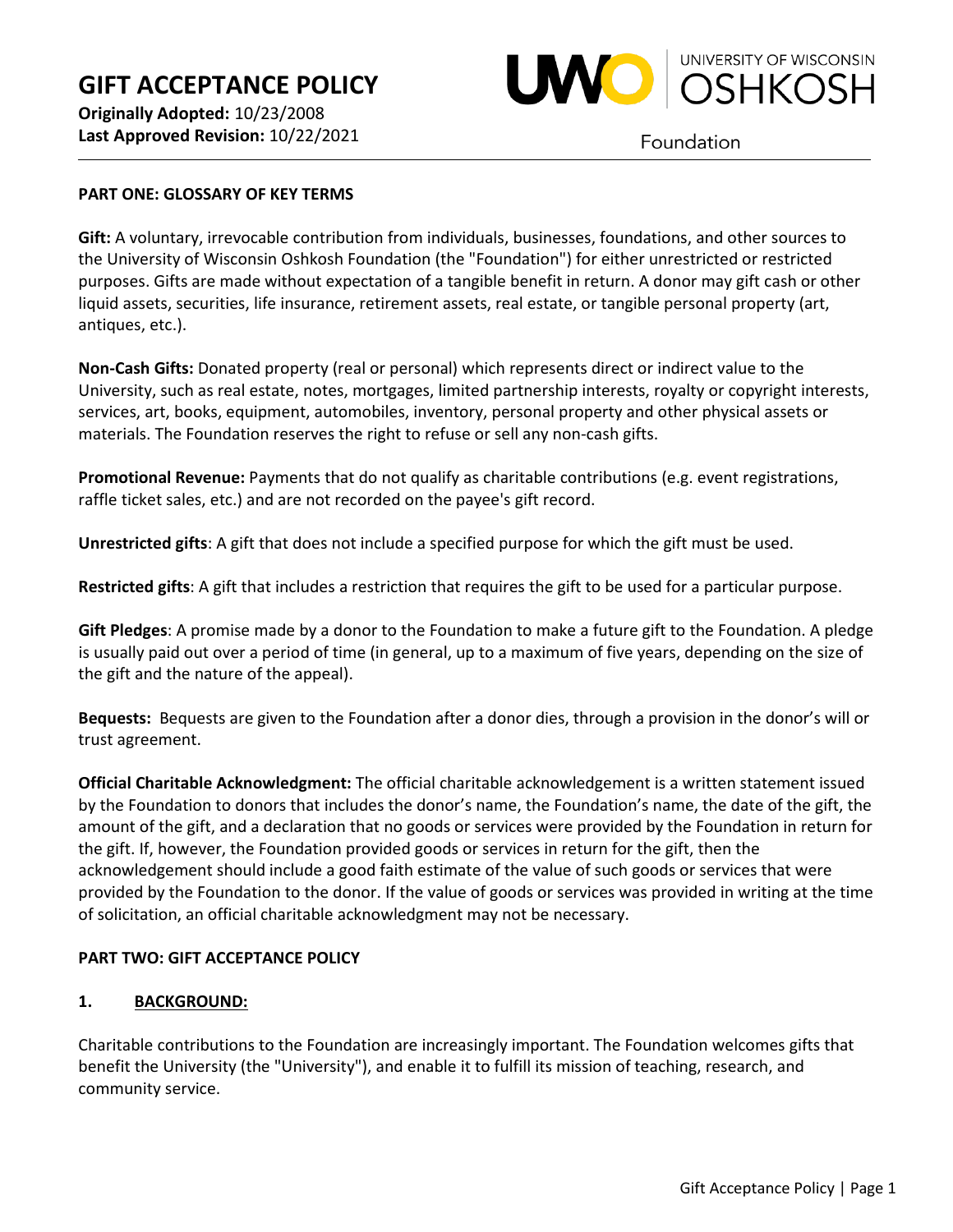Through the promotion of volunteerism and philanthropy, the Foundation provides central friend and fundraising support to assist the University. Federal and state governments encourage voluntary gift support of charitable organizations such as the Foundation, and allow substantial tax relief to its donors.

The significance of these tax laws makes it an important obligation of the Foundation to record and acknowledge all gifts received. The Foundation is responsible for issuing official charitable acknowledgements for all charitable gifts received by the Foundation in compliance with the requirements of the Internal Revenue Service and with procedures established by the Foundation. The Foundation is a recognized charitable organization under Section 501(c)(3) of the Internal Revenue Code. Its federal tax ID is 39-6076856.

# **2. RATIONALE:**

This document has been established to:

- 2.1 ensure informed decisions are made on the acceptance of gifts and that such gifts are acknowledged in accordance with requirements of the Internal Revenue Code and accompanying Treasury Regulations;
- 2.2 ensure efficient administrative, legal, and accounting practices and procedures are followed;
- 2.3 enable accurate reporting of gifts bestowed upon the Foundation; and
- 2.4 ensure consistent, equitable relations with donors.

In order to ensure that this Policy continues to be effective, it shall be reviewed periodically. The Foundation is responsible for initiating this review and shall do so not less than every three years. Any changes to this Policy must be in writing and must be approved by the Foundation's Board of Directors.

# **3. SCOPE:**

This policy is established to govern the acceptance of all gifts made to the Foundation, whether such gifts are made during a donor's lifetime or through a bequest (after death).

# **4. POLICY FOR GIFT ACCEPTANCE:**

- 4.1 The Foundation will not accept gifts, enter into business relationships, or accept external support that will compromise the University's integrity, autonomy or commitment to its academic mission and core values.
- 4.2 The Foundation may elect to accept or decline any gift. The final decision to decline a gift rests with the Foundation's Board of Directors.
- 4.3 Acceptance of any gift which involves a proposal to name is subject to any University or UW System naming policies in effect at the time of the gift and is conditional upon final approval by the University of Wisconsin Board of Regents upon recommendation by the UW Oshkosh Chancellor.
- 4.4 *Gift Eligibility:*
- 4.4.1 The following gifts are deemed eligible for acceptance by the Foundation: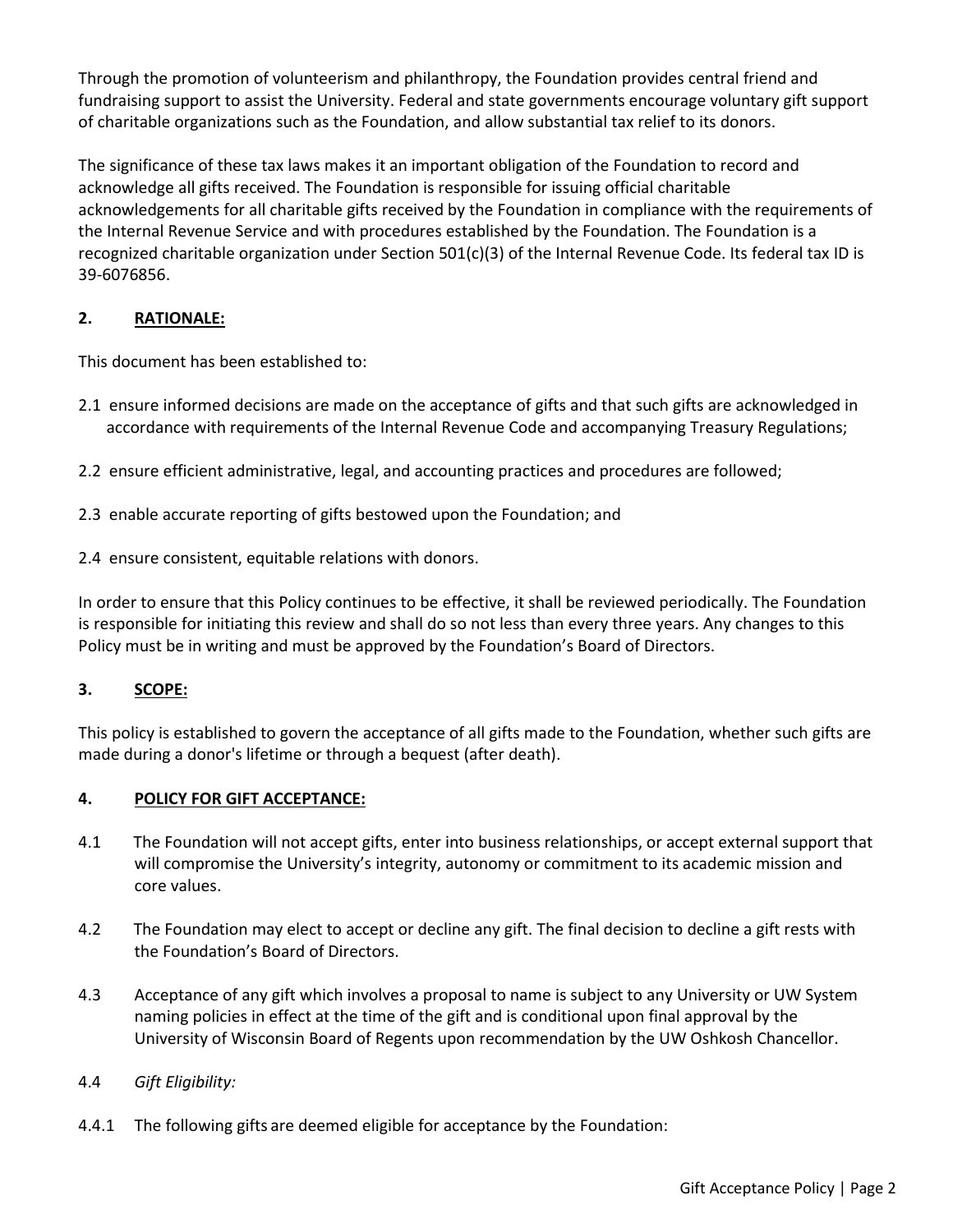- Cash
- Bequests
- Retirement Plan Beneficiary Designations
- **EXECT** Life Insurance and Life Insurance Beneficiary Designations
- **Publicly Traded Securities**
- **Privately Held Securities**
- **Real Estate**
- **Remainder Interests in Real Property**
- **Tangible Personal Property**
- Charitable Remainder Trusts and Charitable Lead Trusts
- 4.4.2 Cash: In general, unrestricted and restricted cash gifts will be accepted as provided in this policy.
- 4.4.3 Bequests: Donors and supporters of the University will be encouraged to make bequests to the Foundation through their wills and trusts.
- 4.4.4 Retirement Plan Beneficiary Designations: Donors and supporters of the University will be encouraged to name the Foundation as beneficiary or contingent beneficiary of their retirement plan.
- 4.4.5 Life Insurance: Donors and supporters of the Foundation will be encouraged to name the Foundation as beneficiary or contingent beneficiary of their life insurance policies.
- 4.4.6 Publicly Traded Securities: Marketable securities may be transferred to an account maintained at one or more brokerage firms or trust companies, commercial banks or delivered physically with the transferor's stock power attached. All publicly traded securities will be sold promptly upon receipt unless otherwise directed by the Foundation's Board of Directors. It is understood that the donor in transferring ownership of the securities is making a charitable contribution and, as such, has no rights concerning the disposition, sale or retention of any securities given to the Foundation.
- 4.4.7 Privately Held Securities: Gifts of privately held securities will be accepted only upon approval by the Foundation's Board of Directors and if conversion into cash within a reasonable time frame is expected. In general, gifts of privately held securities must be reviewed to determine whether (a) there are any restrictions on the security that would prevent the Foundation from ultimately converting the securities to cash, (b) the securities are marketable, and (c) ownership and/or sale of the securities will result in any undesirable tax consequences for the Foundation. Any gift of privately held securities must have a qualified appraisal performed by an independent professional appraiser at the expense of the donor.
- 4.4.8 Real Estate: Gifts of real estate may include developed property, undeveloped property, or gifts subject to a life interest. The real estate being gifted must be titled in the name of the donor(s). The Foundation may obtain a title binder prior to acceptance of the real estate at the expense of the donor. Prior to acceptance by the Foundation, the donor will be requested to advise the Foundation of any environmental issues that may be readily identified. The Foundation may, at its sole discretion, require or waive an environmental audit of the real estate. The cost of the environmental audit will be at the donor's expense. The Foundation reserves the right to refuse or accept any gift of real estate, including those made through bequests. The real estate, if accepted, may be placed on the market.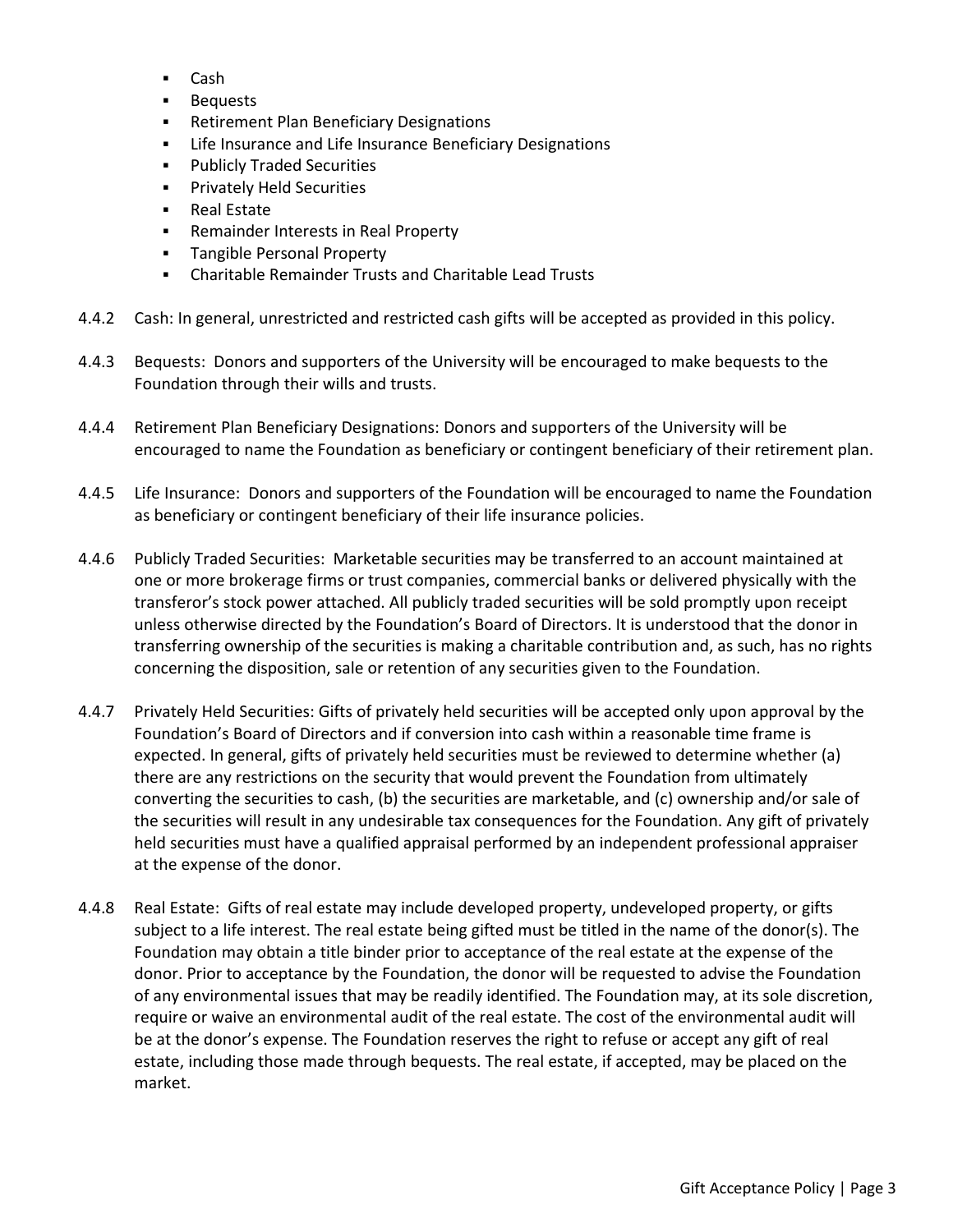- 4.4.9 Professional Service: Gifts of professional service will be recognized at the level of actual expenses incurred by the donor while providing such service, but not for the service itself.
- 4.4.10 Tangible Personal Property: All gifts of tangible personal property will be considered based on criteria, which includes, but is not limited to the following: whether the property helps to fulfill the Foundation's mission, the marketability of the property, whether there are any costs associated with transportation, storage, selling, maintenance or repair of the property, etc.
- 4.4.11 Charitable Remainder Trusts and Charitable Lead Trusts: The Foundation may accept designation as remainder beneficiary of a charitable remainder trust at any time. The Foundation may accept a designation as income beneficiary of a charitable lead trust at any time.

## 4.5 *Gift Limitations:*

- 4.5.1 When conditions placed on a gift offer are judged to be administratively difficult or not in the University's best interest, the Foundation may request that the terms of the gift be revised or determine that it will be declined.
- 4.5.2 The Foundation will not accept gifts for scholarships, fellowships, awards, or other financial aid funds which designate a specific recipient by a donor, if the recipient was not chosen through a selection process administered and managed by the University, its departments or colleges, or the Foundation.
- 4.5.3 Charitable gifts may be accepted by the Foundation for officially recognized student or affiliated organizations only if these charitable gifts cannot be made to the organization's account at the University or at an external financial institution and the gift has been deemed to benefit the University. However, the organizations' affiliated University department is responsible for accepting the gift on their behalf through their department fund, unless the Foundation has determined that the organization shall have a distinct fund. Related expenses must be paid from a University account and reimbursed from the Foundation fund. Such expenses must be necessary to the functioning of the organization. Membership dues, revenue from events not sponsored by the Foundation, and any other revenue generated by the organization but not deemed to be a charitable contribution will not be accepted by the Foundation.
- 4.5.4 The Foundation shall not accept funds derived from University revenue producing activities, such as fees for services or use of university facilities, revenues from ticket sales, registration fees, and similar activities, or from grants, sponsored projects, contracts, or business arrangements. Such funds belong to the University and must be deposited directly with the University into appropriate accounts. Such funds must not be deposited with the Foundation or transferred to the Foundation, as a means of avoiding state law requirements and restrictions on the use of state funds.<sup>1</sup>
	- 4.5.4.1 Qualifications of a sponsored project are defined as:<sup>2</sup>
		- 4.5.4.1.1 Specific statement of work (e.g. specified protocol, experiments, testing of hypothesis, particular line of inquiry, specific instruction)

1. Institutional Relationships with Foundations, Appendix A, Regent Policy Document 21-9. https://www.wisconsin.edu/regents/download/policy\_attachment/RPD-21-9-Appendix-A.pdf 2. Extramural Support Administration, UW System Administrative Policy 342. https://www.wisconsin.edu/uwpolicies/uw-system-administrative-policies/extramural-support-administration/.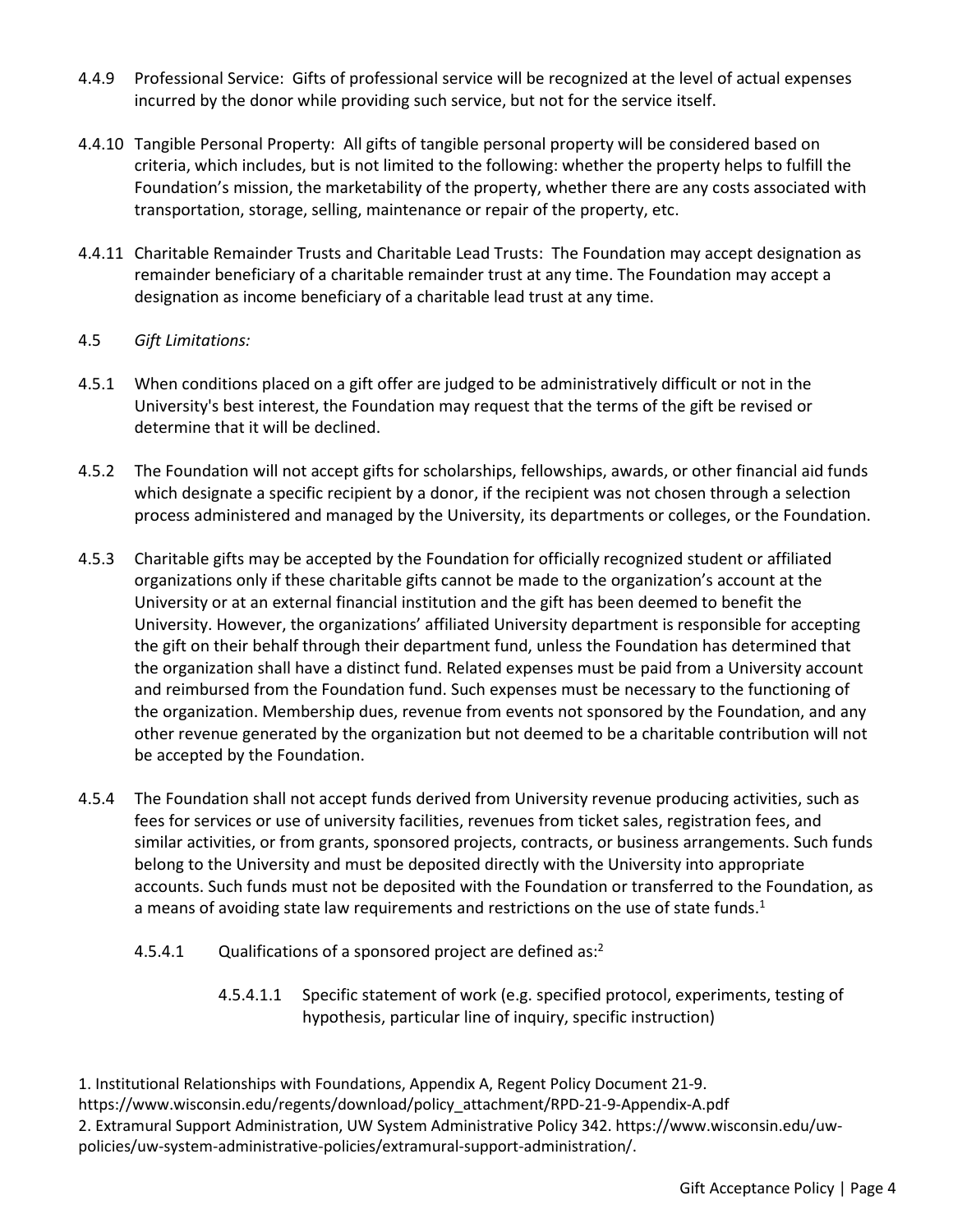- 4.5.4.1.2 Detailed financial accountability and reporting (e.g. a line item budget, defined time period for expenditure of funds, requirement to return any unexpended funds)
- 4.5.4.1.3 Deliverables defined by the agreement (reports, intellectual property rights, access to data, ownership of equipment, required publication delays)
- 4.5.4.2 Special caution shall be taken when accepting gifts related to a University cost-recovery program. Prior to the Foundation accepting any contributions for such programs, the University must consider the need for charitable contributions to supplement the cost of the program for participants and whether changes to the pricing model are necessary.

## 4.6 *Gift Acceptance:*

- 4.6.1 When negotiating a gift on behalf of the Foundation, individuals shall consult with the Office of Advancement, to ensure due diligence prior to making a decision with respect to a gift which:
	- 4.6.1.1 might expose the University to an uncertain and potentially significant liability
	- 4.6.1.2 is precedent-setting or involves sensitive issues
	- 4.6.1.3 may have come from illegal activities
	- 4.6.1.4 involves a proposal to name
	- 4.6.1.5 because of its unusual nature, presents questions as to whether it is within the role and scope of the University.
- 4.6.2 The Foundation's solicitation of gifts is informed by and consistent with priorities established in consultation with the University and defined in the Foundation's fundraising plan.
- 4.6.3 Occasionally, funds sought and contributed for a University purpose are insufficient to make the project viable. If the University is unable to proceed, benefactors will be invited to redirect their contributions to an analogous purpose, and/or to curtail future pledged payments. Funds will be returned per a donor's request, and a 1099 form will be provided for proper tax documentation.
- 4.6.4 Unrestricted gifts shall be used for such purposes as the Foundation judges will best advance the University's mission and academic priorities. Unrestricted bequests of \$10,000 or more shall be deposited in the Board Designated Endowment Fund; bequests under \$10,000 shall be deposited in the UW Oshkosh Fund. Restricted gifts shall be used expressly for the purposes for which they are given, which must be consistent with the University's mission and academic priorities.
- 4.6.5 Pledges must be received in writing or documented to include the donor's signature.
- 4.6.6 Any legal vehicles related to gifts (stock transfer papers, insurance beneficiary designations, will, or the like) should identify the recipient as the University of Wisconsin Oshkosh Foundation, Inc.
- 4.6.7 All gifts made via check must be made payable to "University of Wisconsin Oshkosh Foundation" or "UW Oshkosh Foundation."